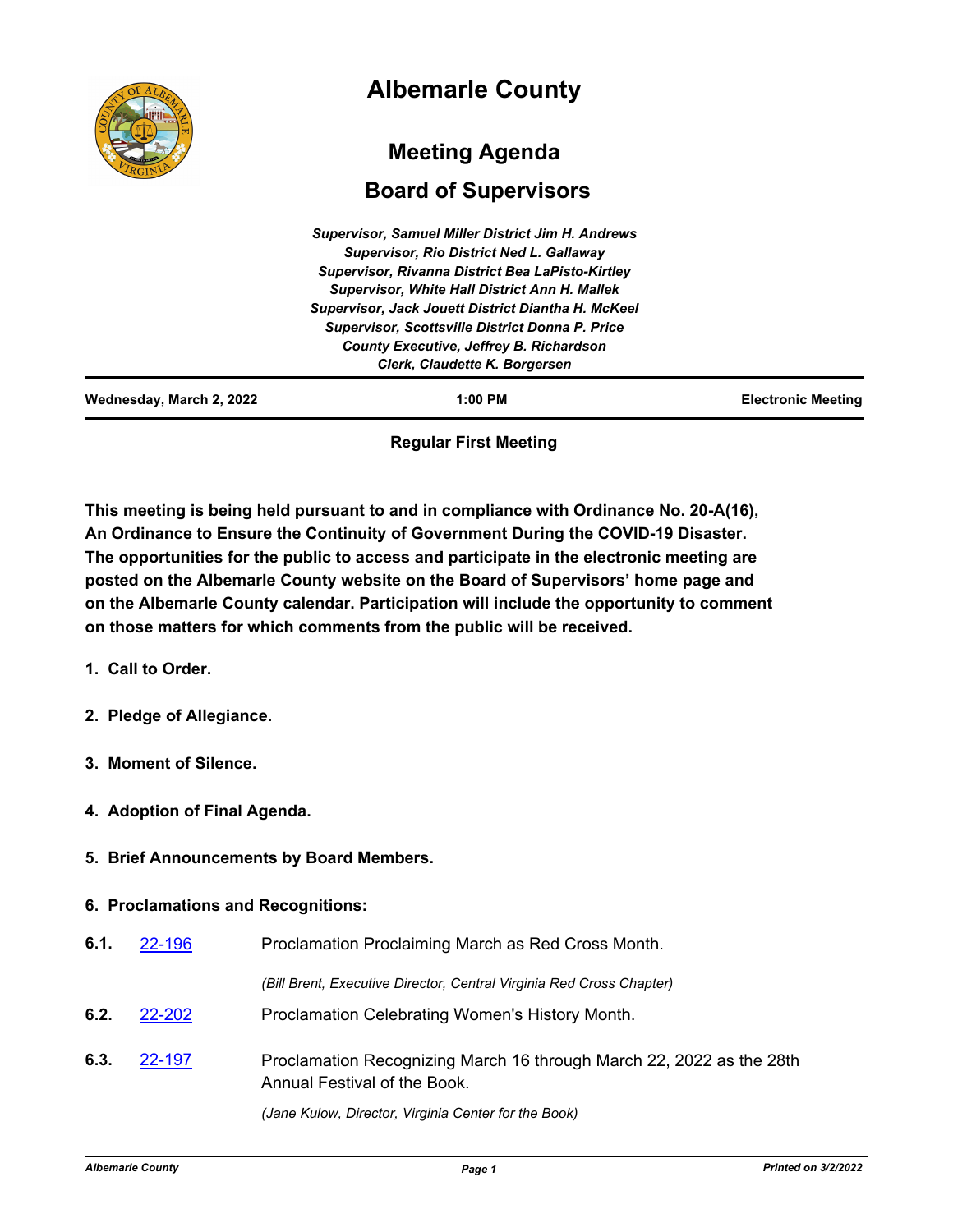## **7. From the Public: Matters Not Listed for Public Hearing on the Agenda or on Matters Previously Considered by the Board or Matters that are Pending Before the Board.**

#### **8. Consent Agenda (on next sheet)**

#### **2:15 p.m. - Work Session:**

**9.** [22-164](http://albemarle.legistar.com/gateway.aspx?m=l&id=/matter.aspx?key=6909) COVID-19 Update and Reconstitution.

*(Trevor Henry, Assistant County Executive/ Emily Kilroy, Director, Communications & Public Engagement)*

#### **3:00 p.m. - Presentations:**

Board-to-Board, A Quarterly Report from the Albemarle County School Board to the Albemarle County Board of Supervisors. **10.** [22-199](http://albemarle.legistar.com/gateway.aspx?m=l&id=/matter.aspx?key=6944)

*(Graham Paige, Chair, School Board)*

**11.** [22-153](http://albemarle.legistar.com/gateway.aspx?m=l&id=/matter.aspx?key=6898) Albemarle-Charlottesville Regional Jail (ACRJ) Renovation Project.

*(Doug Walker, Deputy County Executive / Martin Kumer, Superintendent, Albemarle-Charlottesville Regional Jail)*

#### **12. 4:15 p.m. - Closed Meeting.**

*Closed Meeting pursuant to Section 2.2-3711(A) of the Code of Virginia:*

*• Under Subsection (1):*

*1. To discuss and consider appointments of community members to the Architectural Review Board, the Board of Equalization, the Jefferson Area Community Criminal Justice Board, the Jefferson Area Board for Aging Advisory Council, and seven advisory committees; and* 

*2. To discuss and consider the performance of a Supervisor regarding interactions with other entities and persons; and*

*3. To discuss and consider the appointment of the County Attorney's successor upon his pending retirement; and*

*• Under Subsection (6), to discuss and consider the investment of public funds in a volunteer fire company where bargaining and negotiation is involved and where, if made public initially, the financial interest of the County would be adversely affected; and* 

*• Under Subsection (7), to consult with legal counsel and briefings by staff members pertaining to actual litigation of the Board against the Scottsville Volunteer Rescue Squad.*

*\*Closed meeting motion subject to change\**

### **13. Certify Closed Meeting.**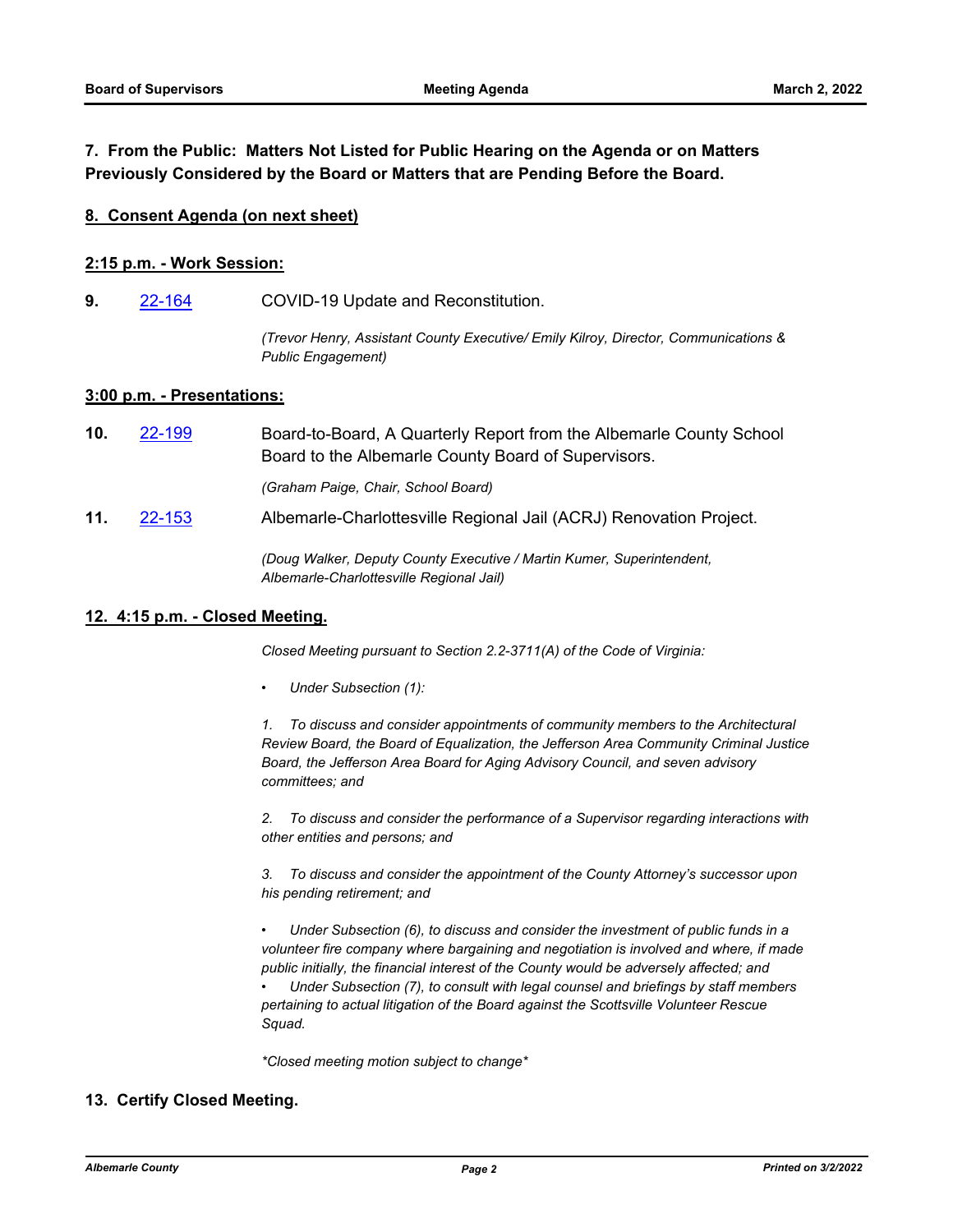#### **14. Boards and Commissions:**

**14.1.** [22-200](http://albemarle.legistar.com/gateway.aspx?m=l&id=/matter.aspx?key=6945) Vacancies and Appointments.

*(Travis Morris)*

### **6:00 p.m.**

**15. From the County Executive: Report on Matters Not Listed on the Agenda.**

# **16. From the Public: Matters Not Listed for Public Hearing on the Agenda or on Matters Previously Considered by the Board or Matters that are Pending Before the Board.**

### **Public Hearings:**

- County Executive's Recommended Budget. The Recommended Budget contains summary information on the total County budget, organized into several funds to provide appropriate accounting and budgeting control, including: the General Fund (expenditures for general operations of the County), Special Revenue Funds (expenditures restricted for specific governmental purposes such as state and federal grant funds), the School Fund (expenditures for general operations of the County school system), Other School Funds (expenditures restricted for specific school purposes such as the Food Services Fund), Capital Improvement Funds (expenditures for acquiring, constructing, or maintaining capital facilities), and Debt Service Funds (expenditures for paying principal, interest, and charges on general long-term debt). The Recommended Budget contains a complete itemized and classified plan of all contemplated expenditures and estimated revenues and borrowings for the Fiscal Year. **17.** [22-201](http://albemarle.legistar.com/gateway.aspx?m=l&id=/matter.aspx?key=6946) *(Jeff Richardson)*
- **18.** [22-176](http://albemarle.legistar.com/gateway.aspx?m=l&id=/matter.aspx?key=6921) Fiscal Year 2022 Budget Amendment and Appropriations.

*(Andy Bowman, Chief, Office of Management and Budget)*

Virginia Community Development Block Grant (CDBG). To solicit public input on local community development and housing needs in relation to Community Development Block Grant (CDBG) funding for potential projects in the locality. Information on the amount of funding available, the requirements on benefit to low- and moderate-income persons, eligible activities, and plans to minimize displacement and provide displacement assistance as necessary will be available. Citizens will also be given the opportunity to comment on the County's past use of CDBG funds. **19.** [22-169](http://albemarle.legistar.com/gateway.aspx?m=l&id=/matter.aspx?key=6914) *(Stacy Pethia, Housing Policy Manager)*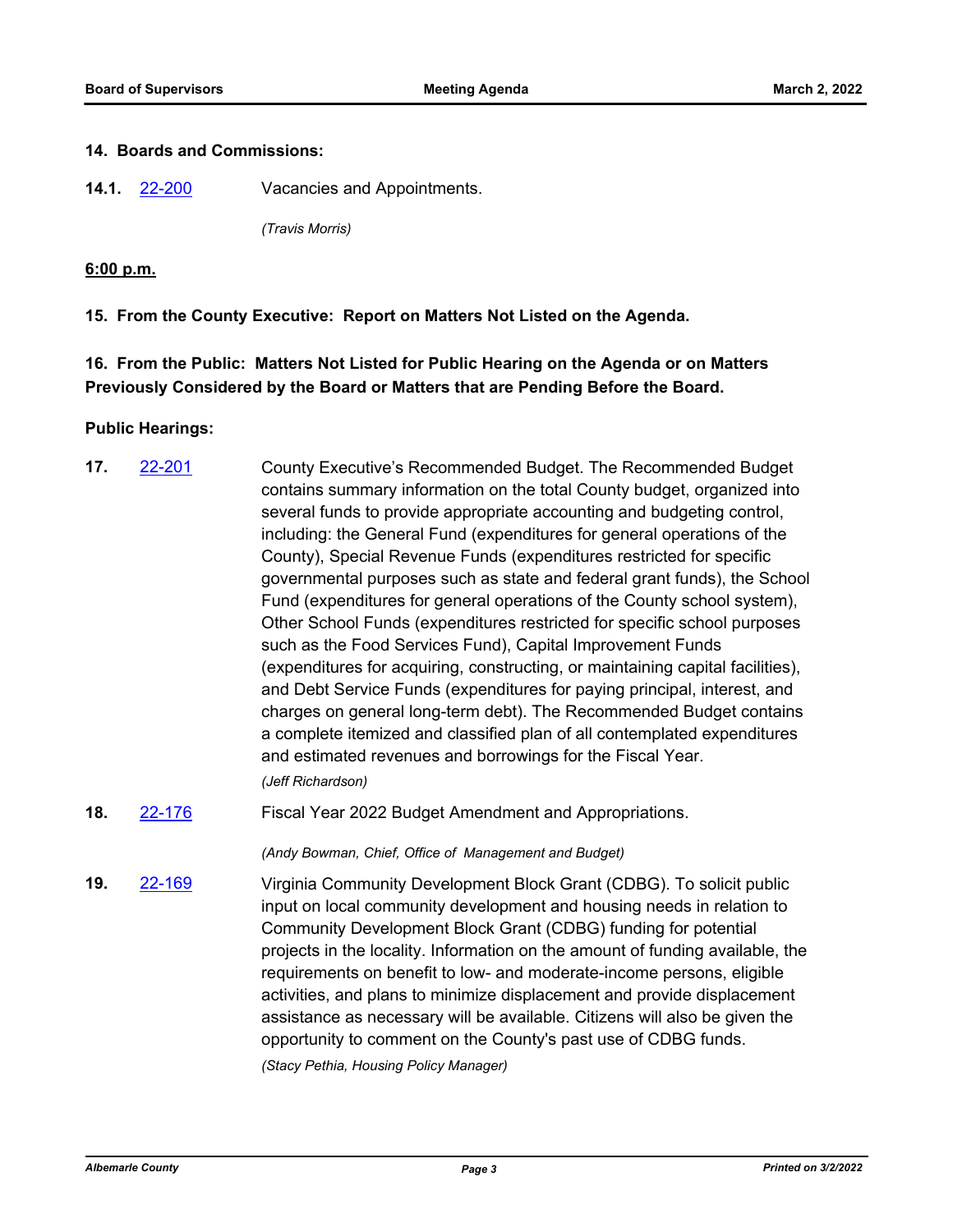SP202000008 Boys & Girls Club Northside Special Use Permit. PROJECT: SP202000008 Boys & Girls Club – Northside MAGISTERIAL DISTRICT(S): Jack Jouett TAX MAP/PARCEL(S): 060000000078A0 LOCATION: 2775 Hydraulic Road. Located on the County School Complex site located off of Hydraulic Rd. and Lambs Rd., adjacent to Jack Jouett Middle and Ivy Creek Schools. PROPOSAL: To allow a Community Center use within a 49,200 square foot building on approximately 5+ acres of a 216+ acre parcel. PETITION: To permit a Community Center use under Section 10.2.2.1 and Section 5.1.04 of the Zoning Ordinance, on a 216+ acre parcel. No dwelling units proposed. ZONING: RA Rural Area, which allows agricultural, forestal, and fishery uses; residential density (0.5 unit/acre in development lots) ENTRANCE CORRIDOR: Yes OVERLAY DISTRICT(S): (AIA) Airport Impact Area; (EC) Entrance Corridor COMPREHENSIVE PLAN: Rural Area – preserve and protect agricultural, forestal, open space, and natural, historic and scenic resources; residential (0.5 unit/ acre in development lots). **20.** [22-180](http://albemarle.legistar.com/gateway.aspx?m=l&id=/matter.aspx?key=6925)

*(Cameron Langille, Principal Planner)*

Public Hearing on Ordinances to Revise Local Magisterial District and Precinct Boundaries. To receive public comment and input regarding a proposed ordinance to amend Chapter 2 (Administration), Article 1 (Elections) of the Albemarle County Code by amending Sec. 2-100 and repealing Secs. 2-101 through 2-106, and adding new Secs. 2-101 and 2-102. This ordinance would amend the boundaries of the County's magisterial (election) districts and voter precincts by reapportioning the County's population among the magisterial districts as required by State and federal law following the 2020 decennial census. The proposed ordinance also would identify each voter precinct's polling place. The Board will also consider three alternative magisterial district configurations, and the selected alternative will determine the final version of the proposed ordinance to be considered for adoption by the Board at a later date, currently scheduled for March 23, 2022. Members of the Albemarle County Board of Supervisors and the Albemarle County School Board, with the exception of the at-large member on the School Board, are elected from their respective magisterial districts. **21.** [22-174](http://albemarle.legistar.com/gateway.aspx?m=l&id=/matter.aspx?key=6919)

*(Jake Washburne, General Registrar and Director of Elections)*

Public Hearing on a Proposed Ordinance to Repeal Panhandling Regulations in Order to Comply with State Law. To receive public comment on its intent to adopt an ordinance to amend County Code Chapter 10, Offenses - Miscellaneous, to repeal § 10-123, Prohibited activities on public roadways and medians. **22.** [22-171](http://albemarle.legistar.com/gateway.aspx?m=l&id=/matter.aspx?key=6916)

*(Greg Kamptner)*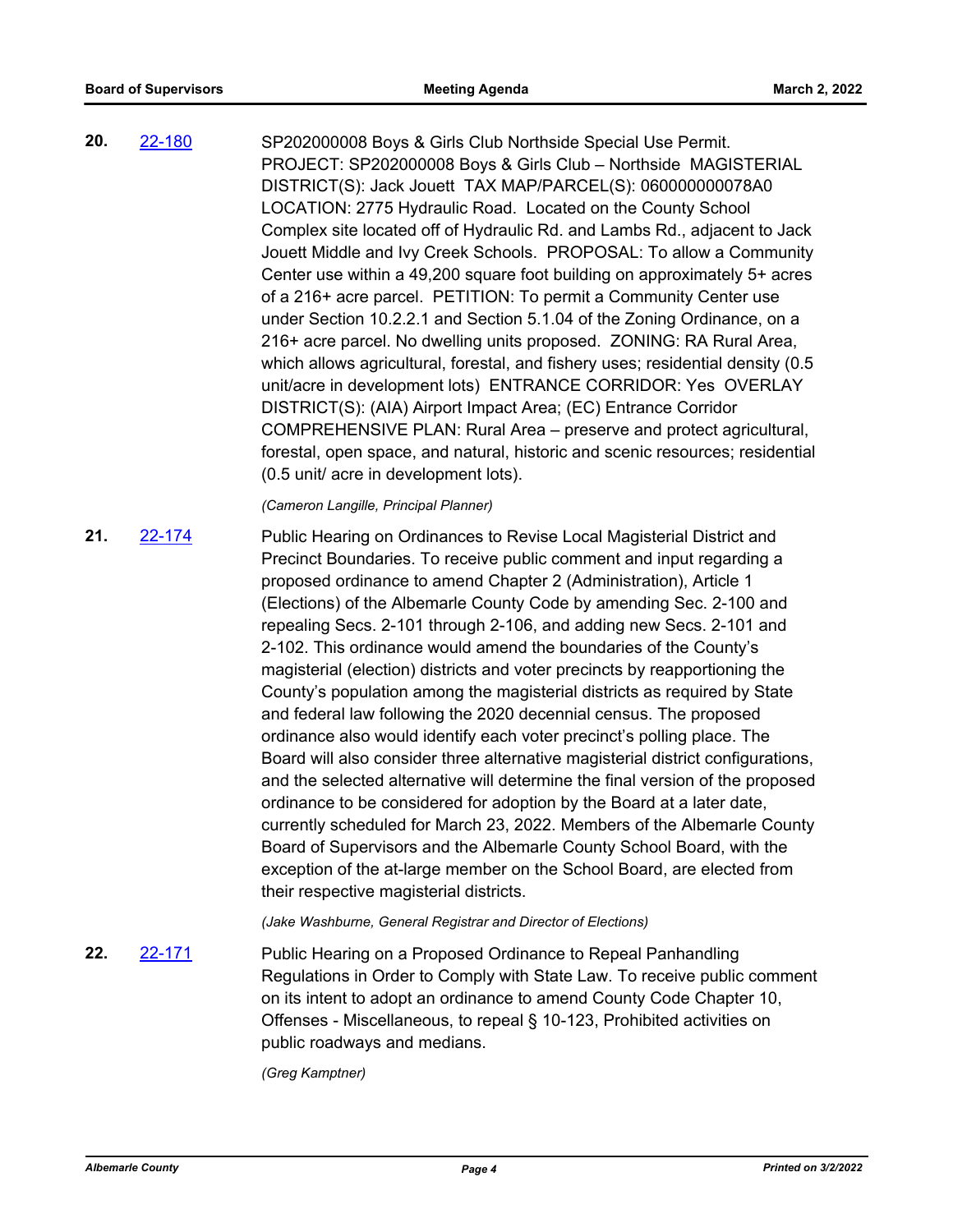**23. From the Board: Committee Reports and Matters Not Listed on the Agenda.**

**24. Adjourn to March 9, 2022, 3:00 p.m., electronic meeting pursuant to Ordinance No. 20-A(16).**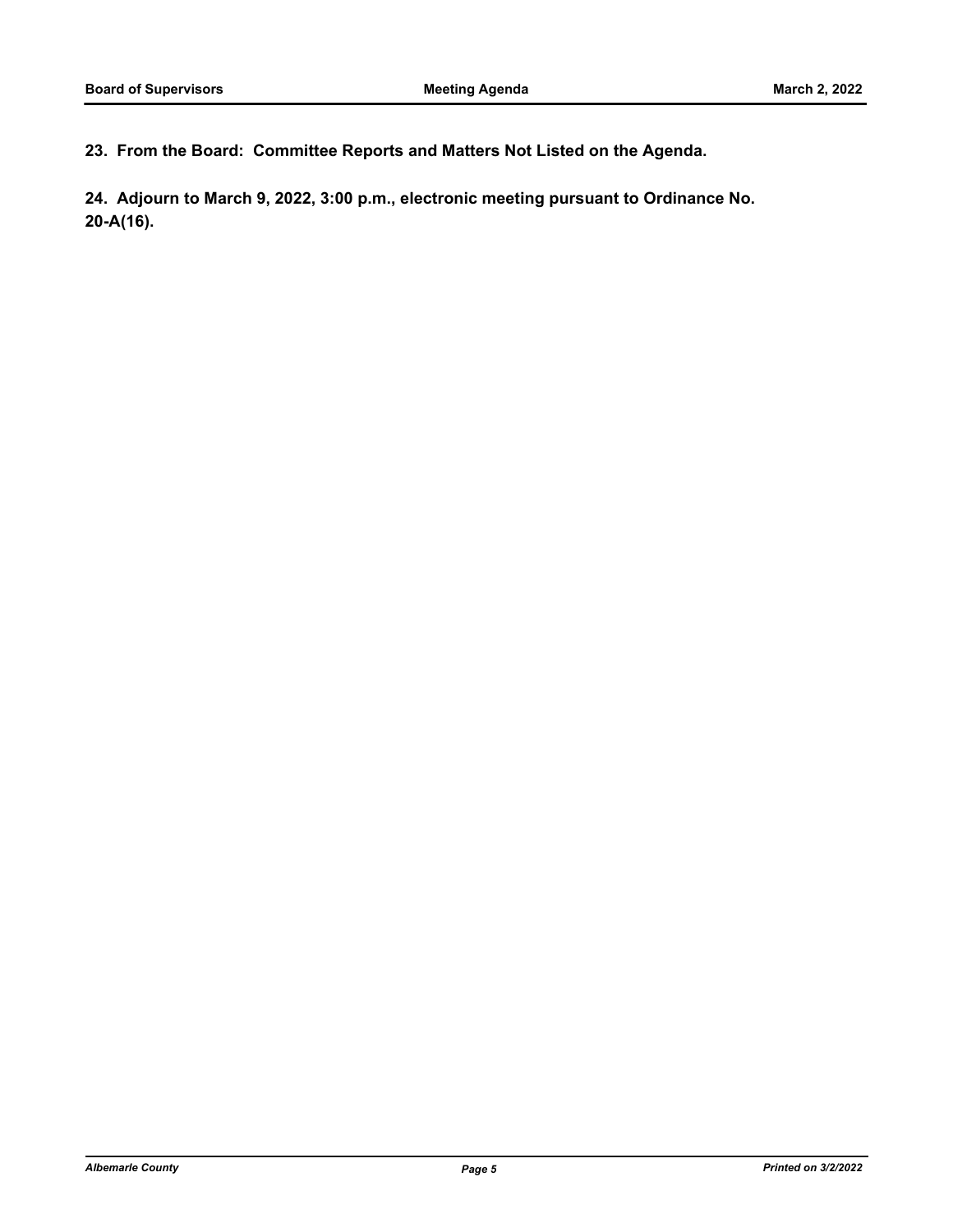## **CONSENT AGENDA**

# **8. FOR APPROVAL (by recorded vote):**

| 8.1. | 22-198 | Resolution Recognizing Jared Loewenstein.                                                                                              |  |
|------|--------|----------------------------------------------------------------------------------------------------------------------------------------|--|
| 8.2. | 22-173 | Resolution Authorizing the Issuance of Refunding Bonds.                                                                                |  |
|      |        | (Nelsie Birch)                                                                                                                         |  |
| 8.3. | 22-158 | Authorization to Schedule a Public Hearing to Consider A Proposed<br>Ordinance to Amend County Code Chapter 12, Regulated Enterprises. |  |
|      |        | (Anthony Bessette)                                                                                                                     |  |
| 8.4. | 22-181 | SE2022-01 Cove Lawn Homestay.                                                                                                          |  |
|      |        | (Samuel Miller Magisterial District) (Lea Brumfield)                                                                                   |  |
| 8.5. | 22-183 | SE2022-06 Green Hill Cottage Homestay.                                                                                                 |  |
|      |        | (White Hall Magisterial District) (Lea Brumfield)                                                                                      |  |

## **8. FOR INFORMATION (no vote necessary):**

**8.6.** [22-178](http://albemarle.legistar.com/gateway.aspx?m=l&id=/matter.aspx?key=6923) FY 22 Second Quarter Financial Report.

*(Andy Bowman)*